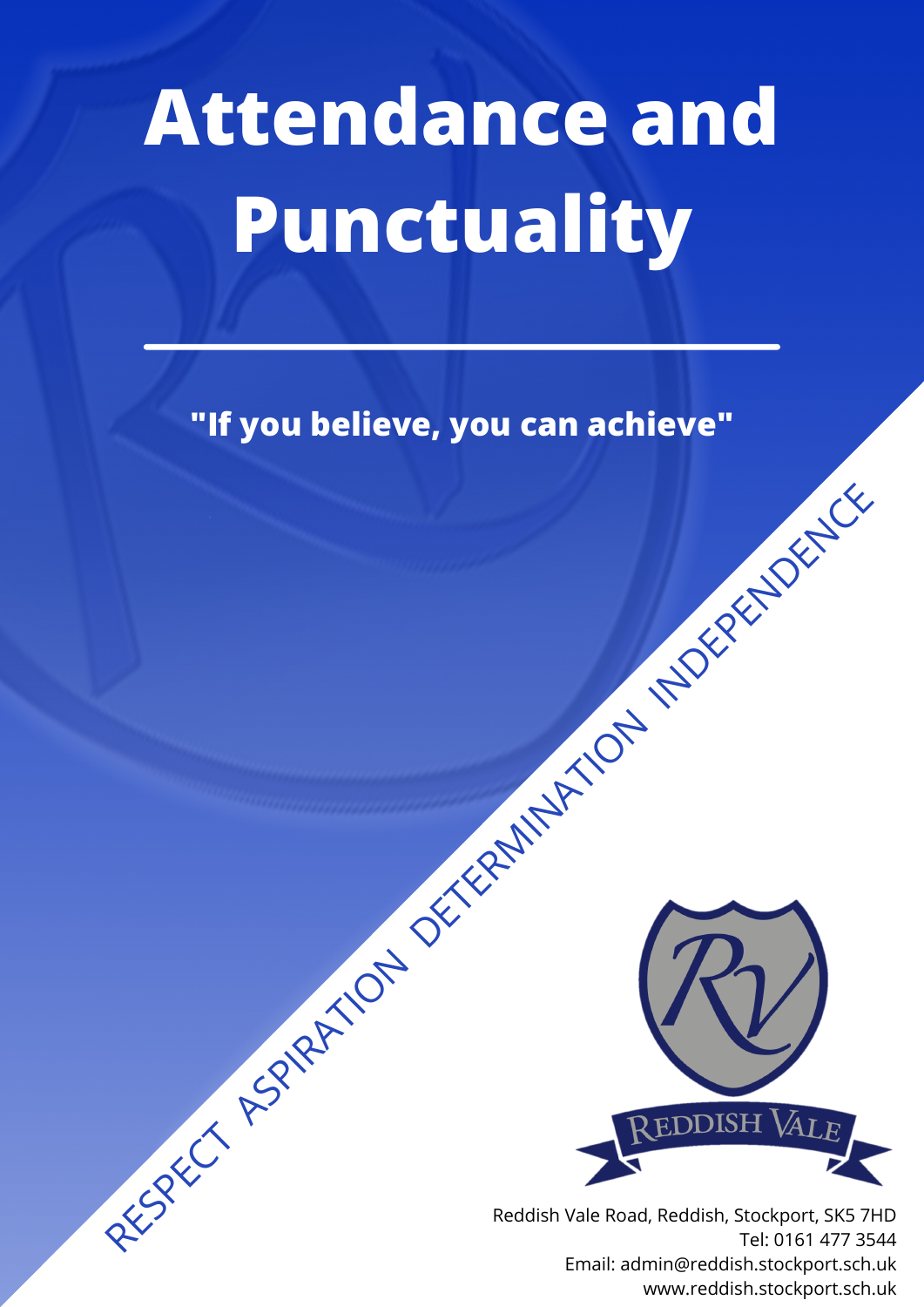

## **What the law says about school attendance**

 Every child of compulsory school age must be educated to a high standard. Students will not achieve their best if they do not attend school regularly.

By law, all schools have to follow strict regulations regarding attendance.

## PERSISTENT ABSENCE

*A child will become a Persistent Absentee once their attendance reaches 90% and this can lead to an Education Penalty Notice or Court Proceedings.*

## **Authorised Absence**

 If your child is absent from school for any reason please ring the school before 8.20am on 0161 477 3544 to report the absence. Please state clearly your child's name, form, reason for the absence and when they will likely return to school. All absences are monitored daily and if attendance becomes a concern we will contact you further to discuss.

It is at the Headteacher's discretion as to whether an absence will be authorised or not.

# **Unauthorised Absence**

 Parents should not keep their children off school for any of the following reasons: family birthdays, shopping, holidays in term times, visiting relatives, watching a sports event, looking after other family members etc.

All these reasons will be UNAUTHORISED. Only 5 days unauthorised absences are required before an Education Penalty Notice Warning is issued. Continued unauthorised absences after a warning has been issued WILL result in a £60 fine per parent, per child. This will rise to £120 if not paid within the first 21 days and possible court action if this goes unpaid.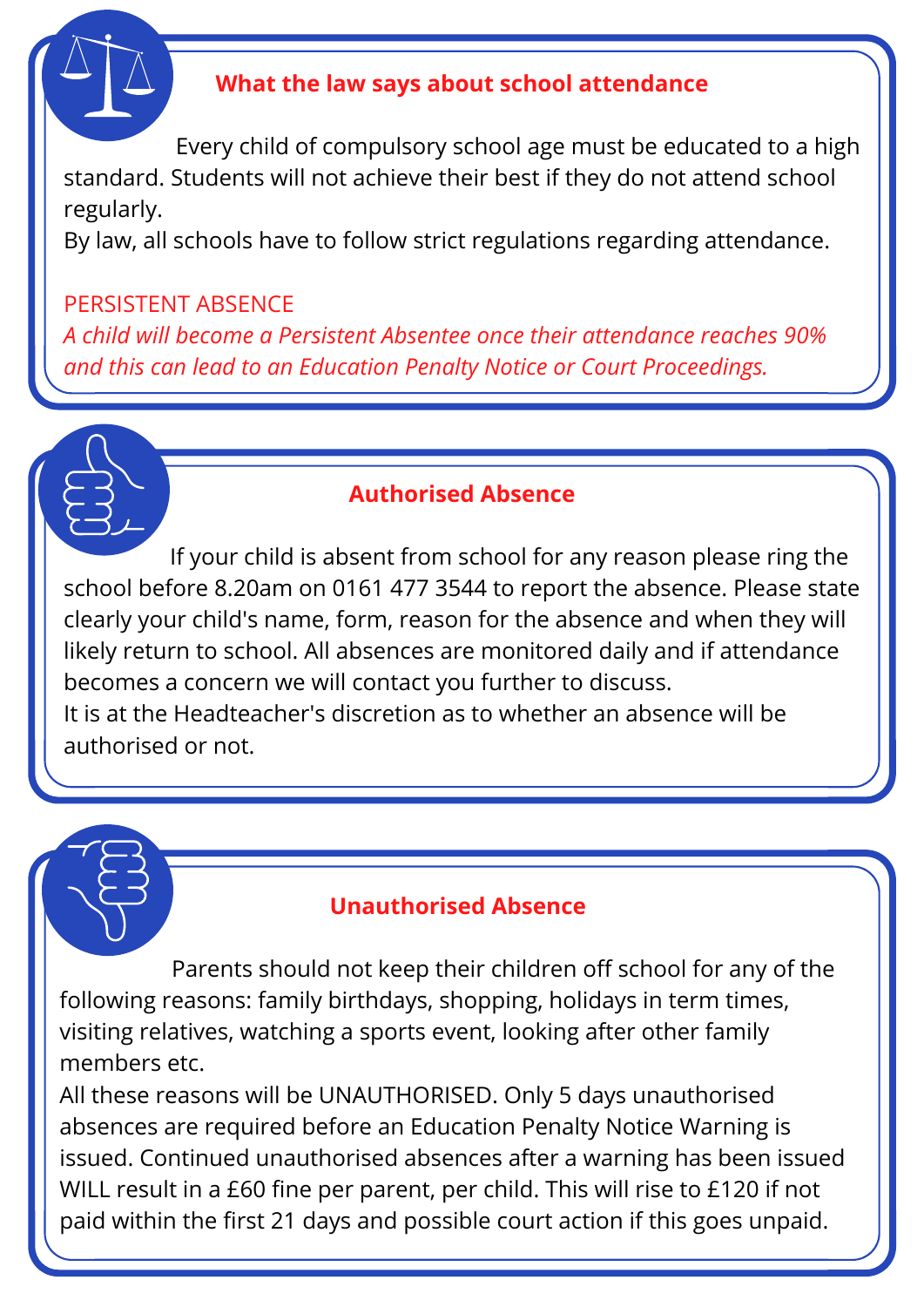#### **Your child's attendance is important to us!**

 At Reddish Vale, we say: **"If you believe, you can achieve!"** Your child cannot achieve in school if they are not here! All pupils' attendance target is a minimum of 96%

1 day off for a fortnight = 90% attendance 2 days off for a fortnight = 80% attendance 3 days off for a fortnight = 70% attendance 4 days off for a fortnight = 60% attendance

#### **Punctuality**

 All students should arrive to school and lessons on time. The school bell rings at 8.35am; your child should already be in their tutor group at this time. If your child arrives after close of registration, they will receive a 'U' code which counts as half a day unauthorised absence.

Remember, only 5 unauthorised absences are required before an Education Penalty Notice Warning is issued.

### **Holidays must NOT be taken during term time**

 In exceptional circumstances requests may be considered by the Headteacher. A leave of absence form must be completed and returned to the Headteacher for consideration at least 4 weeks before the planned absence. The Headteacher's decision is final.

If a parent takes a child on holiday, this may be classed as an unauthorised absence which will results in an Education Penalty Notice. This will lead to a £60 fine per parent, per child, which will rise to £120 if not paid within 21 days and possible court action if this goes unpaid.